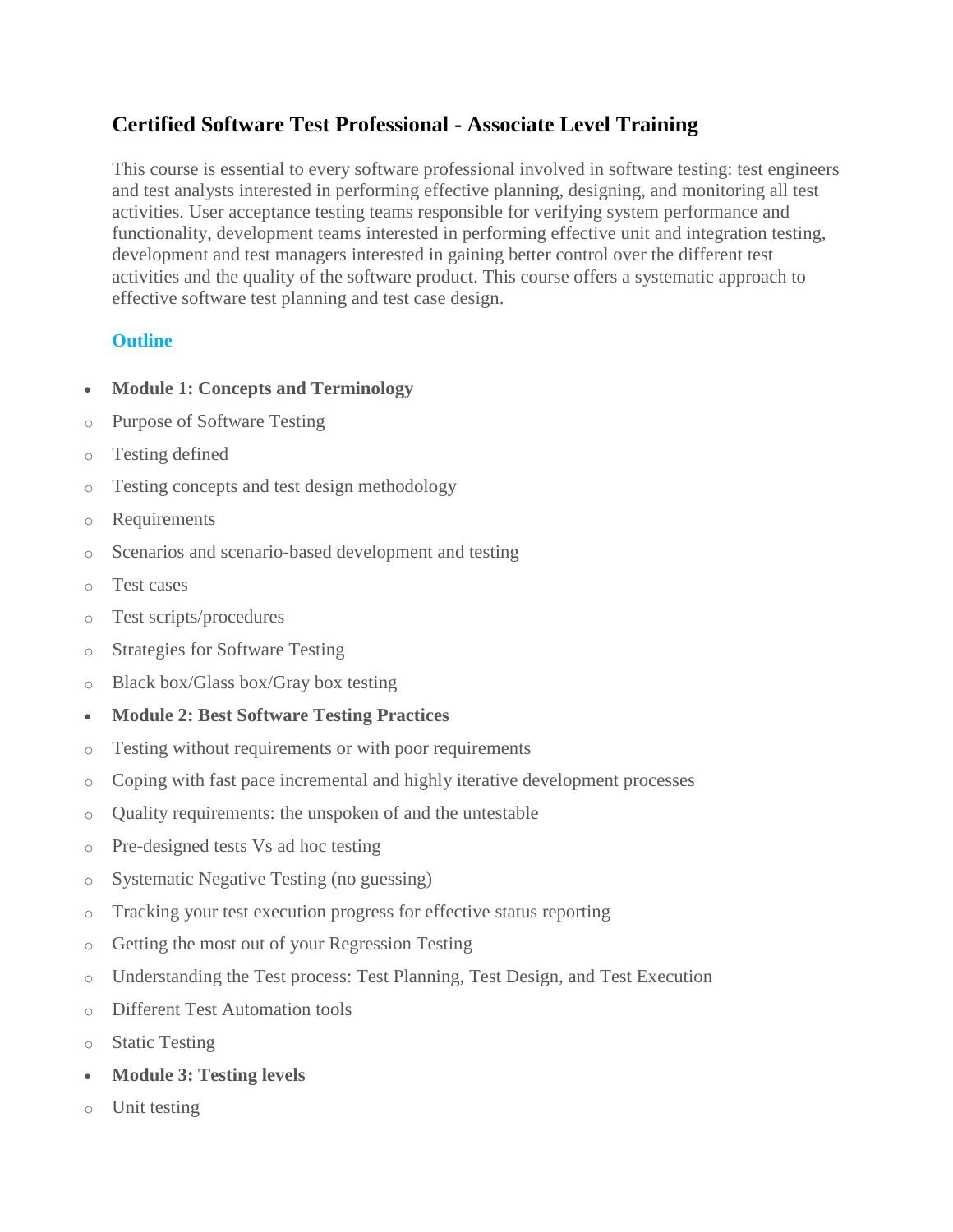- o Integration testing
- o System testing
- o Major areas of systems testing
- o Usability and GUI testing
- o GUI navigation diagrams
- o User acceptance
- **Module 4: Test Case Design Techniques for Unit, system and user acceptance testing**
- o Strategies for generating test cases
- o Requirements-Based Test Design Techniques
- **Equivalence Class Partitioning**
- **Boundary Value Analysis**
- Cause-Effect Diagram
- **-** Decision Tables
- o Code-Based Test
- Statement/decision/condition coverage
- Path coverage
- Program complexity and basis path coverage
- **Module 5: System and User Acceptance Test Planning**
- o Why plan
- o Developing a test strategy
- o Test documentation
- Components of a test plan
- A test plan template
- Creating a systems test plan
- Identification of the test plan
- Systems test environment
- Systems test objectives and scope
- Systems test approach
- Systems test staffing and responsibilities
- Hardware/software/network requirements
- **Testing tools**